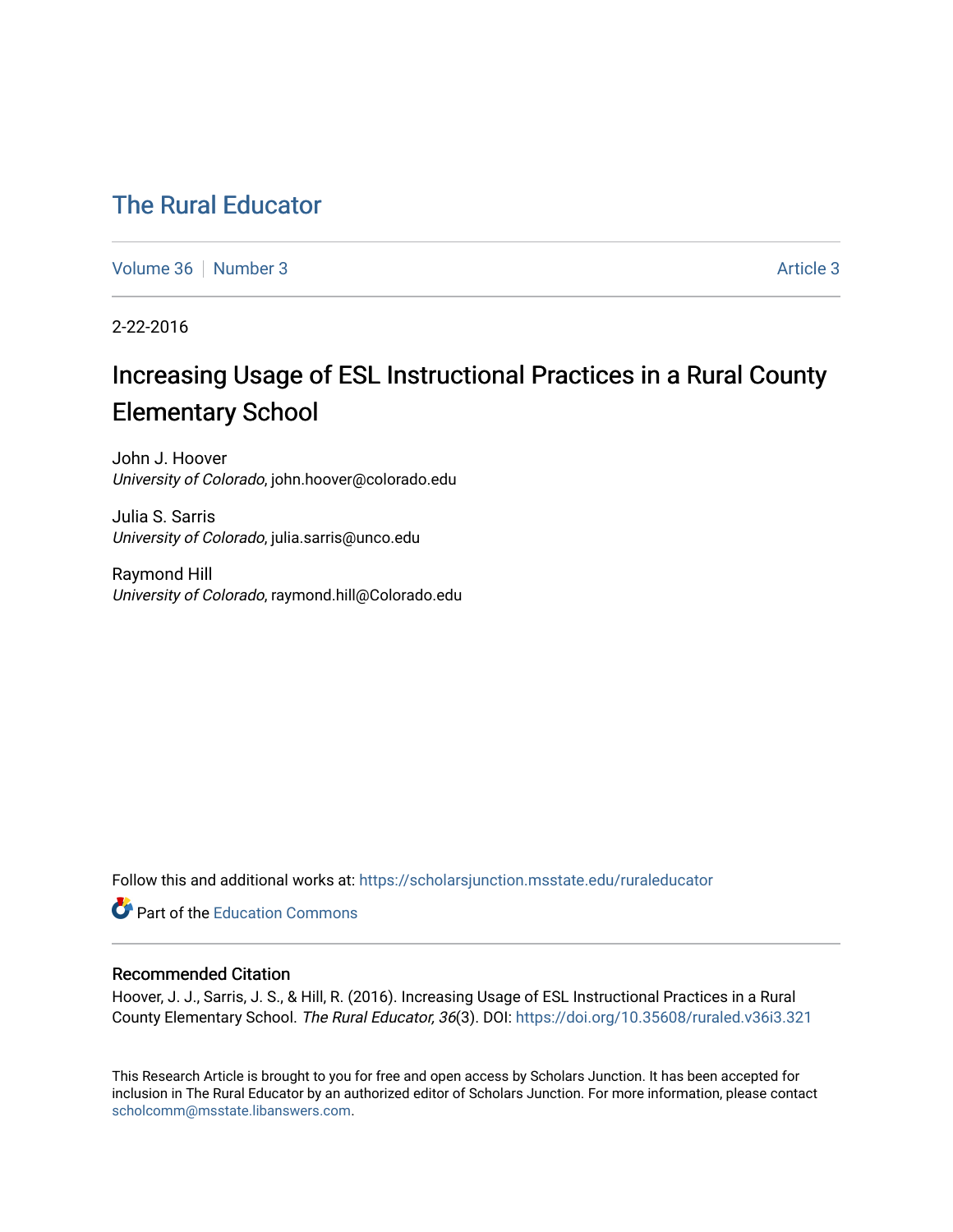# **Increasing Usage of ESL Instructional Practices in a Rural County**

# **Elementary School**

**John J. Hoover**

**Julia S. Sarris**

# **Raymond Hill**

*University of Colorado*

*The study setting is one elementary school located in a remote rural county school district in a mountain western state. Implementing a specific set of procedures, ESL Instructional Improvement Process, educators examined and increased use of research-based ESL instructional practices in the education of English learners (ELs). A key feature of the piloted process is educator self-assessment of instructional practices, resulting in the development of workshop sessions and action items, and completion of classroom observations. Researchers found that the process proved effective in increasing rural educators' knowledge and application of ESL best practices. Self-assessment was highly effective in helping educators examine existing instructional practices, leading to relevant workshop sessions and classroom implementation of ESL action items. Numerous examples of the use of research-based ESL instructional practices as a result of this project are provided, along with suggestions for further research to improve the education of ELs in rural county schools.*

#### **Key Words: rural education, ESL instruction, educator self-assessment, professional development**

The intersection of increased numbers of English learners (ELs) and the challenge of providing contemporary professional development to acquire needed instructional practices to educate these learners characterizes a significant need in rural county schools. The importance of providing culturally relevant and responsive instruction in diverse teaching and learning environments is well documented in the literature (see Brown & Doolittle, 2008; Garcia & Ortiz, 2006; Ladson-Billings, 2001, 1994; Ortiz & Artiles, 2010). However, delivering quality instruction to ELs assumes an added dimension in rural schools due to limited resources and difficult-to-obtain professional development (Burton & Johnson, 2010; Wenger, Dinsmore, & Villagómez, 2012).

Specifically, the increase of ELs in rural educational communities (Wenger & Dinsmore, 2005) continues to challenge educators in their delivery of contemporary instructional practices to students in the process of acquiring English as a second language (ESL). Though a variety of models exist to improve teacher practice, the use of guided teacher self-assessment supported by coaching and workshops provides promise as an effective professional development framework (Avalos, 2011; Ross & Bruce, 2007). Teacher self-assessments

reflect a more relevant educational context by initially drawing on their perspectives, which in turn, frames coaching and workshop sessions. This article summarizes research designed to increase teacher use of ESL instructional practices with ELs in a K-5 elementary school in a remote rural county school district. The researchers in this project are university faculty with extensive experiences in educator preparation for work with English learners, with and without learning disabilities.

#### **Literature Review**

Sorrells, Webb-Johnson and Townsend (2004) found that general and special educators' misperceptions about diversity and education contribute to a school's inability to meet cultural and linguistic needs in the classroom. Potential misperceptions may be alleviated through culturally responsive instruction that supports sufficient opportunities to learn for all ELs (Herrera & Murry, 2005); thereby structuring an educational framework that assists educators to avoid misinterpreting learning differences as learning disabilities (Ortiz & Artiles, 2010). However, sufficient opportunities to learn for ELs is only possible if classroom teachers possess contemporary research-based ESL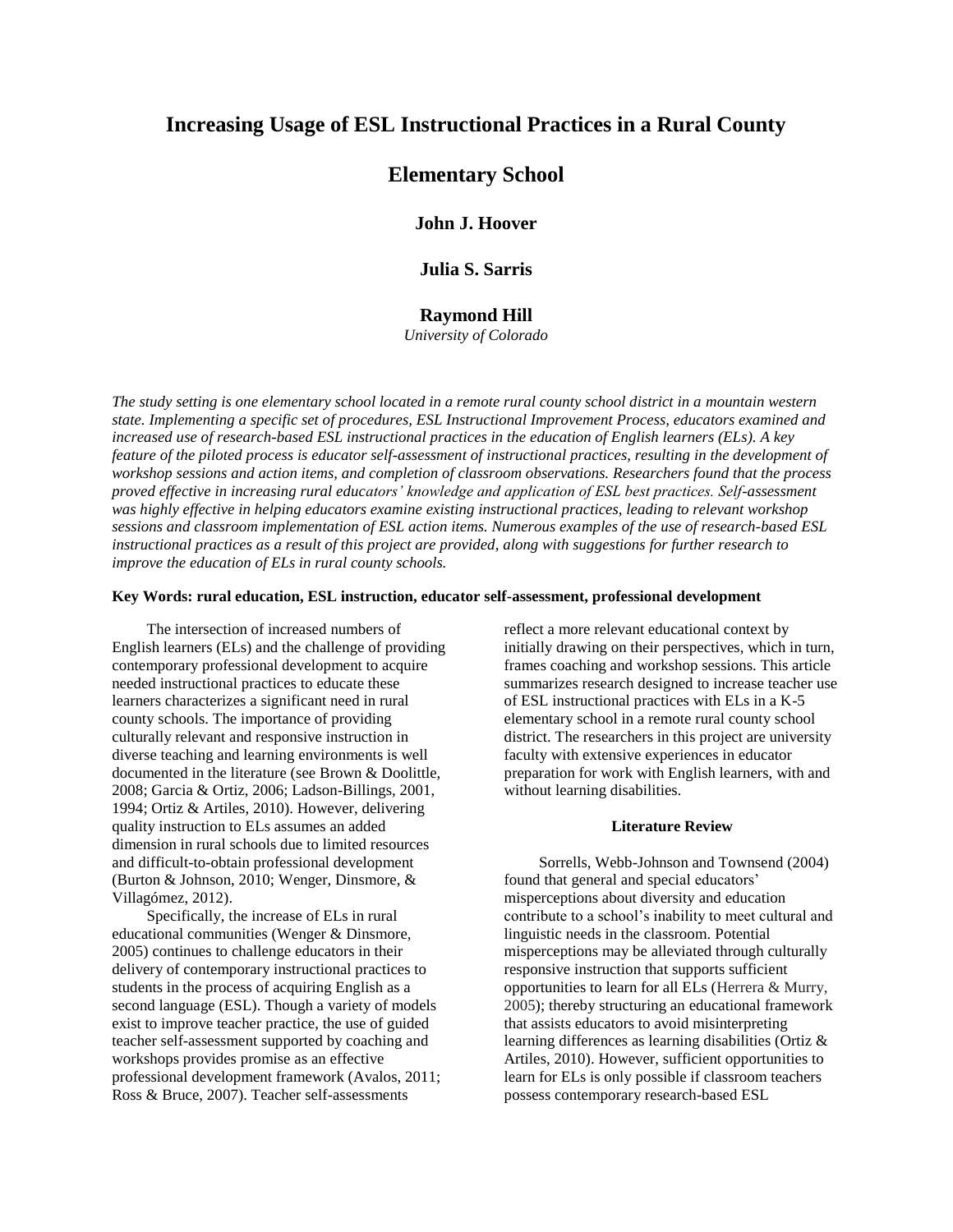instructional practices, which may be difficult for many rural school educators to obtain due to unique challenges as summarized below.

# **Contemporary Skills Development in Rural Schools**

Dunn, Cole, and Estrada (2009) found that teachers in rural schools often experience fewer educational supports for curriculum delivery and student assessment than educators in other geographic areas. In addition, limited resources, excessive travel expenses, and more limited associations with institutions of higher education frequently exist due to remote school locations (Clarke & Wildy, 2011). Regarding teacher recruitment, Robinson, Bursuck, and Sinclair (2013) noted securing highly qualified teachers in rural areas is difficult due to lower salaries and limited social and cultural opportunities. As a result, the development of strong candidate pools for critical positions, such as ESL prepared teachers or intervention specialists, in rural schools may be compromised.

Stockard (2011) wrote that "reviews of research on rural education suggest that identifying ways to help rural schools improve teachers' pedagogical skills should be a high priority" (p. 1), including greater emphasis on instructional practices to improve students' learning opportunities to strengthen achievement (Arnold, Newman, Gaddy, & Dean, 2005). In reference to professional development, Basil (2011) found that rural educators identified the characteristics of quality, relevance and practicality as essential features. Relative to the topic of this study (i.e., implementing contemporary ESL instruction), the improvement of teacher skills is directly emphasized through development of ESL best practices for educating the ever-increasing population of ELs in rural county elementary school classrooms.

# **Educational Practice and English Learners**

Effective teaching standards emphasized through national and state accreditation organizations (e.g., Council for the Accreditation of Educator Preparation-CAEP) describe expectations for research-based knowledge and skills important to teachers' continued success in the classroom. While research indicates some general education practices are effective with English learners (ELs), it also signals the need for teachers to make appropriate pedagogical modifications to account for differences in language proficiency and cultural diversity (August, Shanahan & Shanahan, 2006; Goldenberg,

2008). If modifications are not properly designed and implemented, the education of ELs in the general education curriculum may lead to inadequate progress (Garcia & Ortiz, 2006).

As a result, high quality instruction through implementation of research-based instructional practices is essential to effectively educate ELs in culturally and linguistically responsive ways, which include the structuring of learning that builds on students' diverse backgrounds, interests, and home/community teachings (Gutierrez & Rogoff, 2003). According to Hoover, Klingner, Baca, and Patton (2008), the proper interpretation of cultural and linguistic influences in the classroom requires educators to acquire an understanding of the differences between cultural/linguistic and disability behaviors, and utilize this knowledge to deliver appropriate instruction. From analysis of the literature, at least three conditions may exist within rural schools that potentially threaten implementation of effective instruction for ELs:

- 1. Limited resources and supports to assist teachers to know about contemporary ESL instructional best practices;
- 2. Lack of contemporary knowledge about the role of cultural and linguistic responsive instruction in teaching and learning for diverse learners; and,
- 3. Lack of safeguards preventing the misinterpretation of diverse learning differences as learning disabilities thereby directly impacting classroom instructional adjustments and decision-making.

Addressing these three conditions requires training and support by bringing contemporary research-based practices to rural communities, beginning with an examination of current strengths and needs from the perspectives of those most directly responsible for delivering ESL instruction: the classroom teacher.

# **Role of Teacher Self-Assessment in Instructional Improvements**

Research has long supported the value of teacher self-assessment toward implementing best practices to improve student achievement. "When an educator engages in meaningful reflection, conclusions can be drawn that provide insight for future instruction" (Lupinsky, Jenkins, Beard, & Jones, 2012, p. 81). Ross and Bruce (2007) focused on self-assessments' contributions "to teachers' beliefs about their ability to bring about student learning" (p. 4). They found that self-assessment, guided by a tool of best practices, supported a teacher's inclusion of those best practices.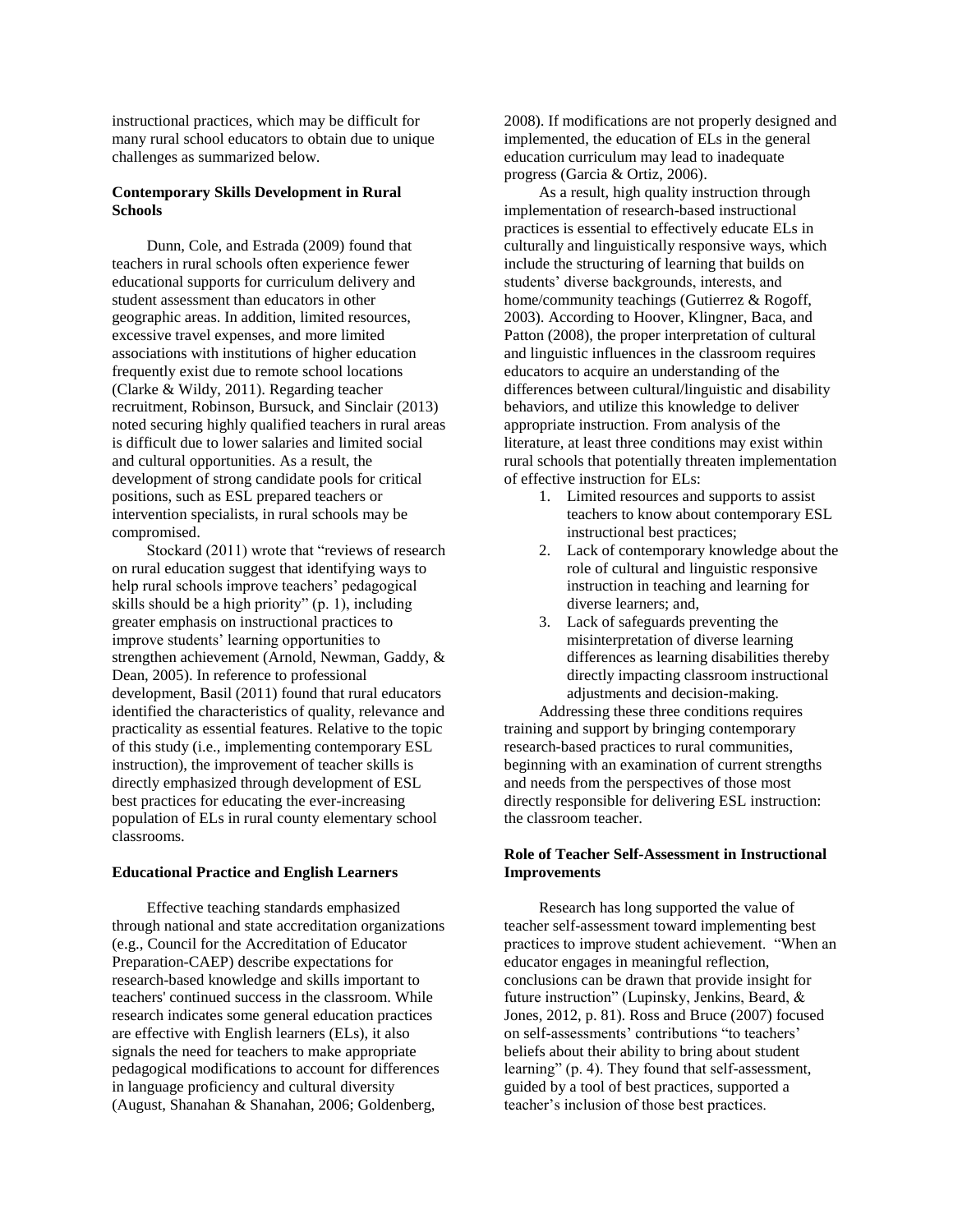Additionally, incorporation of best practices in the classroom was found to assist in changing and clarifying teachers' definition of teaching excellence.

Based on a review of literature, Avalos (2011) wrote that use of a self-assessment tool reinforces "the value of existing practices and strengthened beliefs about competence, but also provided information for improvement" (p. 6). Providing a framework and structured guidance in selfassessment is considered essential to producing teacher change (McCombs, 2003). Additionally, a teaching practices survey is valuable in triangulating other forms of data collection, such as interviews, observations and workshop sessions (Schmidt, Baran, Thompson, Koehler, Mishra, & Shin, 2009). Overall, recent literature supports the value of teacher selfassessment, especially when coupled with a formal tool to guide the process within an established set of parameters.

#### **Purpose and Significance of Study**

Grounded in teacher self-assessment, researchers piloted a process designed to provide rural county educators with (a) informed and relevant workshop sessions; (b) development of action items to increase use of ESL practices in classroom instruction for ELs; (c) structured feedback based on classroom observations of identified action items. One research question guided this study: What effect does a professional development process, grounded in educator self-assessment, have on identifying and improving use of ESL instructional practices when teaching ELs in a rural school setting? To respond to this question a professional development structure referred to as the ESL Instructional Improvement Process was piloted. This process, illustrated in Figure 1, includes five research-based professional development components (Basil, 2011; Borko, 2004; Cornett & Knight, 2009; Knight, 2012; Kretlow & Bartholomew, 2010; Kretlow, Cooke & Wood, 2011; Teemant, 2013), designed to improve educators' use of research-based ESL practices in the education of ELs.

The emphasis of incorporating essential ESL practices in teaching and learning is critical to the education of ELs given that approximately 75% of school programs for ELs adhere to an ESL model (Kindler, 2002), rather than bilingual or dual language models. Project is significant in that it addresses the two issues of improving teachers' contemporary skills (i.e., ESL best practices), along with relevant professional development to educators in rural county schools (i.e., teacher self-assessment to improve ESL instructional support).



*Figure 1.* ESL instructional improvement process.

#### **Study Methods**

The study, completed during the 2013-14 academic school year, employs qualitative methodology (Creswell, 2011; Glesne, 2005) to examine effects of the piloted ESL Instructional Improvement Process on educators' use of researchbased ESL instructional practices in teaching. Sources of evidence to examine project effects include self-assessment, interviews, and classroom observations to be discussed in detail in a subsequent section. Data analyses included thematic analysis of interview responses and classroom observational narrative summaries to identify common ESL features and instructional practices. Also, mean CEIP scores of self-assessment ratings were calculated and rank-ordered from lowest to highest to determine which ESL themes are perceived by participants to be most and least emphasized in classroom instruction, thereby guiding the order of coverage in workshop sessions and associated supports.

# **Setting and Participants**

The context of our teacher ESL instructional improvement pilot project is one elementary school with a student population of approximately 300 learners located in a medium sized remote rural school district in a mountain western state. The district and school settings include 37% and 50% ELs, respectively. The district covers 2,500 square miles of rural mountain terrain in the central Rockies. The district has seen a 44% increase in linguistically diverse learners over the past several years, with an overrepresentation of ELs in special education (i.e., 49% of special education students are ELs; 37% of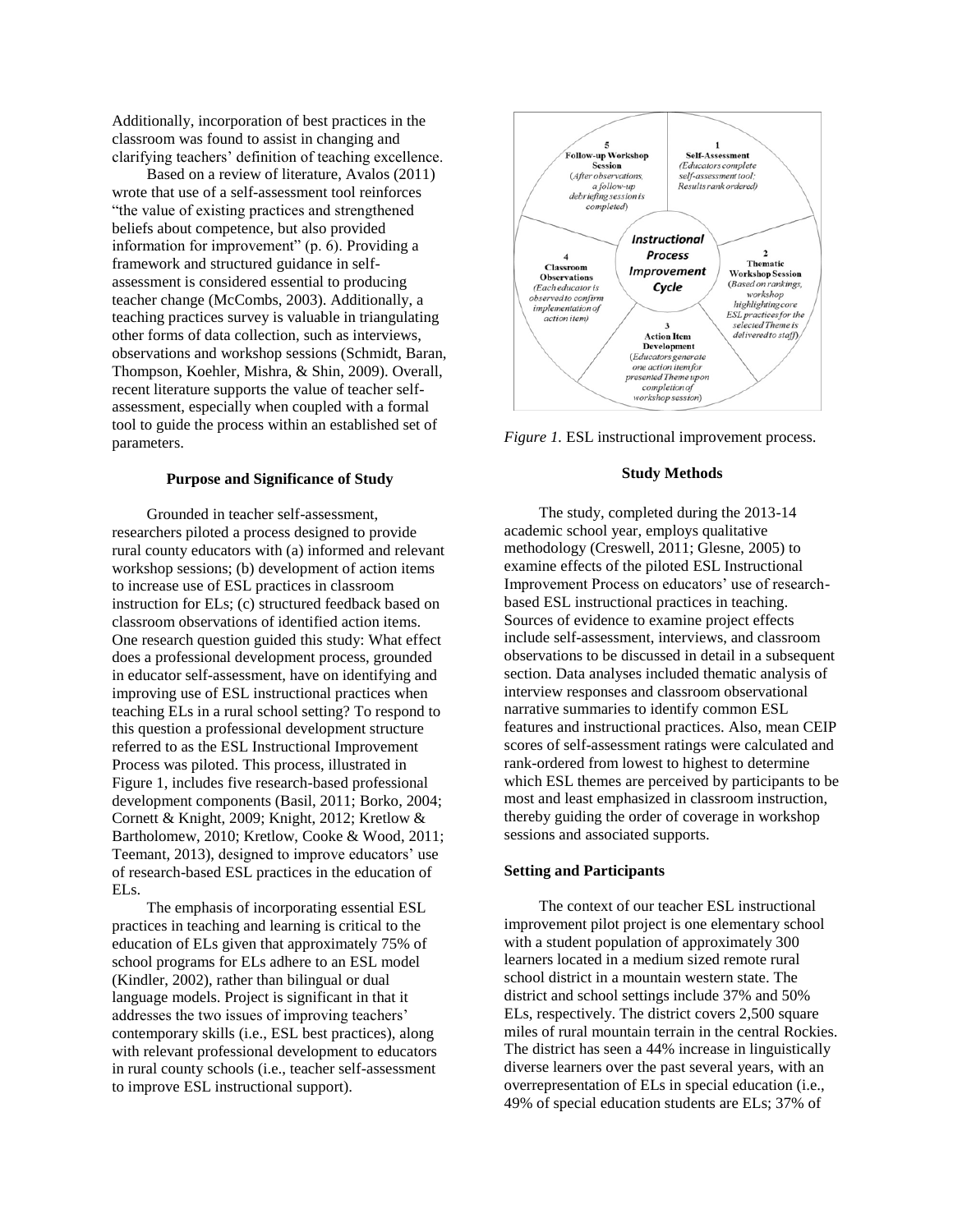the district population is ELs). Project participants included the staff of 20 educators (i.e., classroom teachers, principal, master teacher, support educators) in the kindergarten through fifth grade school site. Participants ranged in degree levels and years of experience completed both in and out of the district, with many holding a master's degree and several years teaching experience.



*Figure 2.* Core themes for implementing researchbased ESL practices.

A university-school partnership provided the foundation for this project. The school staff expressed a desire to engage in self-examination of classroom teaching practices for the purpose of improving the instruction of ELs. The researchers recently developed a process for identifying and improving ESL teaching skills, which included use of a research-based self-assessment ESL instructional practices guide. Based on joint planning that built on the established partnership, the project summarized in this article was developed, implemented, and evaluated.

# **Project Protocol:** Co**re ESL Instructional Practices (CEIP)**

The selected project protocol was a researchbased self-assessment tool titled the Core ESL Instructional Practices (CEIP) guide (Hoover, Hopewell, & Sarris, 2014). The CEIP tool contains seven instructional themes, illustrated in Figure 2, considered essential to the education of ELs in today's classrooms (see August, Shanahan, & Shanahan, 2006; Cason, 2011; Choi, 2013; Goldenberg, 2008; Herrera, & Murry, 2005; Hopewell, 2011; O'Toole, 2010; Saunders,

Goldenberg, & Marcelletti, 2013; Valle, Waxman, Diaz, & Padrón, 2013).

Below are descriptions of the focus of each of the seven themes relative to the education of English learners educated within an ESL model of instruction.

# **CEIP Theme Descriptions**

#### Theme 1: Connections

Items emphasize the learning of academic language for ELs, which is greatly facilitated by contextualizing academic language through connections to known content and skills (Klingner, Soltero-González & Lesaux, 2010).

#### Theme 2: Relevance

Items emphasize incorporation of diverse cultures in classroom instruction by building engagement, motivation, and self-efficacy providing a relevant learning context (Gay, 2010).

#### Theme 3: Native Language Utilization

Items reflect use of an English learner's first language to facilitate the acquisition of English (August, Shanahan, & Shanahan, 2006), particularly in the acquisition of reading comprehension (Hopewell, 2011).

# Theme 4: English Language Development

Items reflect verbal interactions, visual supports such as word walls and sentence stems, and appropriate wait times as examples of research supported English language development practices, providing English learners opportunities to acquire and use English in the classroom (Saunders, Goldenberg, & Marcelletti, 2013; Tharp, Doherty, Echevarria, Estrada, Goldenberg, & Hilberg, 2004).

#### Theme 5: Materials

Items emphasize use of physical and visual aids to assist English learners to recognize similarities and differences, build concepts and skills, connect concrete to abstract concepts, and acquire key vocabulary (Valle, et al., 2013; Zainuddin, Yahya, Morales-Jones, & Aziza, 2011).

#### Theme 6: Differentiations

Items identify numerous differentiation practices for English learners such as Scaffolded Instruction, Sheltered Instruction, Direct Instruction, and multiple classroom pairings or groupings (Herrera & Murray, 2005).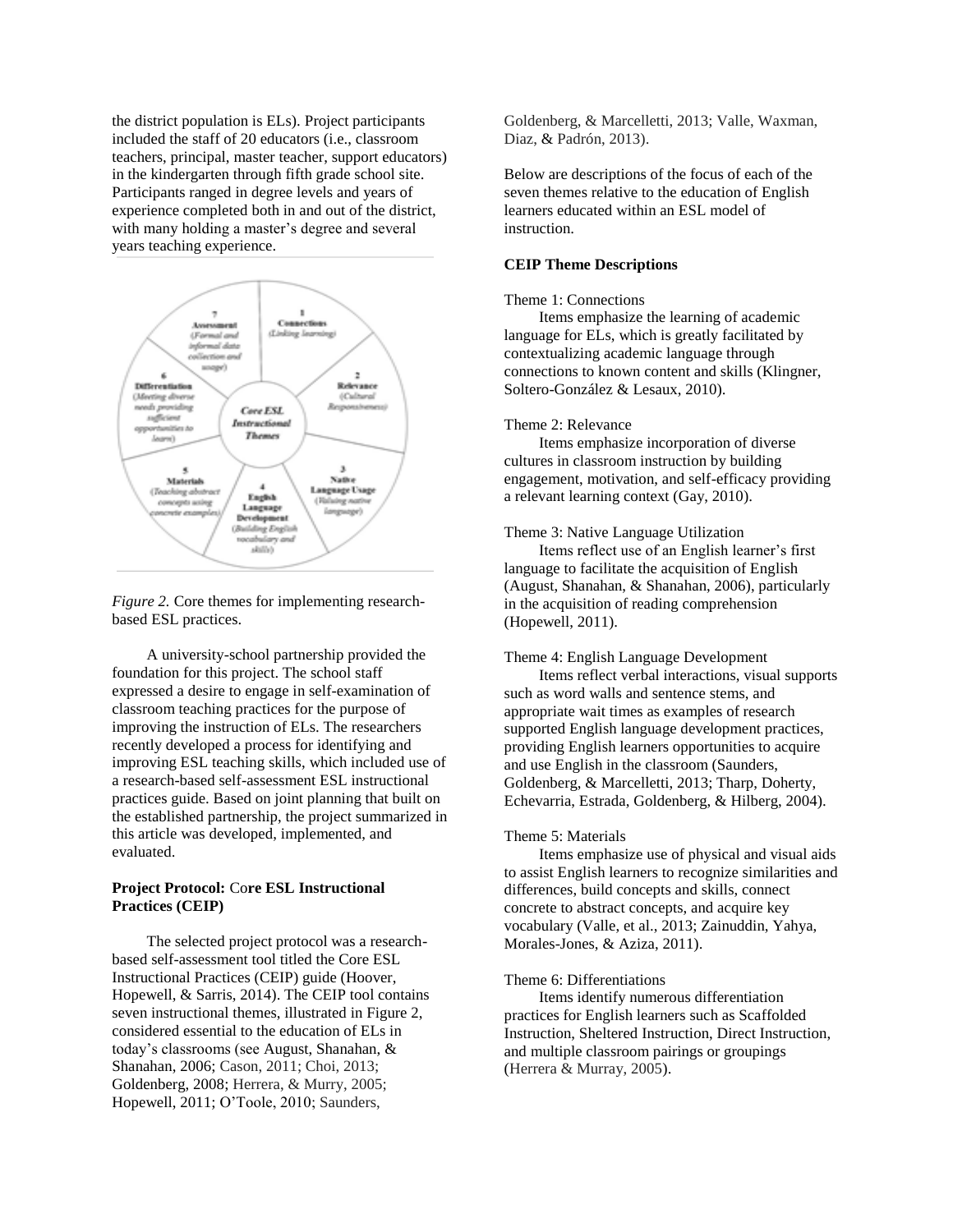Theme 7: Assessment to Inform Instruction

Items emphasize the significance of attending to both formative and summative instructional assessment tasks to gather data to provide teachers feedback to make needed instructional adjustments that are timely, specific, and constructive (Cizek, 2010; Ruiz-Primo & Furtak, 2007).

The self-assessment tool (CEIP) contains 47 research-based ESL instructional practices developed from literature cited above grouped within the seven themes. CEIP was developed using a diverse group of K-8 teachers (n=101) who taught ESL in urban and rural schools. Development included use of expert reviews, participant interviews, focus groups, and two pilot administrations, which inform the reliability and validity of the measure. Internal consistency coefficient (i.e., Cronbach's Alpha) yielded greater than .90 based on two separate pilot occasions, indicating a reliable, internally consistent tool for use by classroom teachers.

Validity of the instructional practices was determined by means of a multi-phase systematic process that ensured face, construct, and content validity. The research team first conducted a thorough review of the extant literature concerning best/effective practices in the teaching of English learners. Both theoretical and empirical research was examined and synthesized; a synthesis that grounded the CEIP firmly in the literature, informed the first iteration of the CEIP, and contributed to establishing content and construct validity. Next, the research team recruited four Ph.D. students and five K-5 educators to participate in cognitive interviews. The nine participants represented both native and nonnative English speakers. The participants were asked to read each item, restate it in their own words, and provide an example. The cognitive interviews provided participants opportunity to inform the researchers about the CEIP during its development by (a) clarifying the wording of each item (construct validity); (b) including appropriate examples (construct validity); (c) ensuring each item appropriately reflects the theme (construct validity); (d) ensuring item completeness (content validity); (e) eliminating redundancy (content validity); (f) ensuring the usefulness of and need for the CEIP in classroom practice (face and content validity).

Each interview lasted approximately one and a half hours and was audio recorded. Interviews were attended by at least two members of the research team, each of whom took extensive notes. Following the interview, the research team members in attendance compared and summarized their notes, and a follow-up email was sent to the entire research team. Based on the results of the cognitive interviews, the CEIP was revised. Specifically, duplicative items were removed, select items were rewritten to enhance clarity, and more practical instructional examples provided by the respondents were added.

Subsequently, the research team moved into the focus group, and field and pilot testing phases of the multi-phase development process. These efforts provided further rigor in the CEIP development leading to a tool in which the researchers were successfully able to provide (a) verification of the wording of items that are currently on the CEIP (construct validity); (b) a best example and an action item which are currently items on the CEIP (construct validity); (c) feedback on the completion process (e.g., ease, length, etc.) (usability; face validity); (d) feedback on the usefulness (e.g., useful for coaching/mentoring, useful for informing professional development etc.) (usability; face validity; construct validity); (e) data to support analysis of non-response rates and to support analysis of distribution rates; (f) a means for greater respondent debriefing. Based on this validation process, the project team established the face, content, and construct validity as well as the usability of the CEIP instrument.

Therefore, given its teacher self-assessment focus and associated reliability and validity regarding ESL instructional practices, along with the review of literature finding that no other research-based teacher ESL self-examination tool was located, the 47-item, seven-theme CEIP tool was used as the project protocol. Figure 3, below, illustrates Theme 1 of the CEIP, which is provided to illustrate the format and structure of the tool. Each of the remaining themes adheres to a similar structure and format. Instructions and rating scale are also provided to allow the reader to grasp a more complete understanding of the tool and its defined purpose and uses.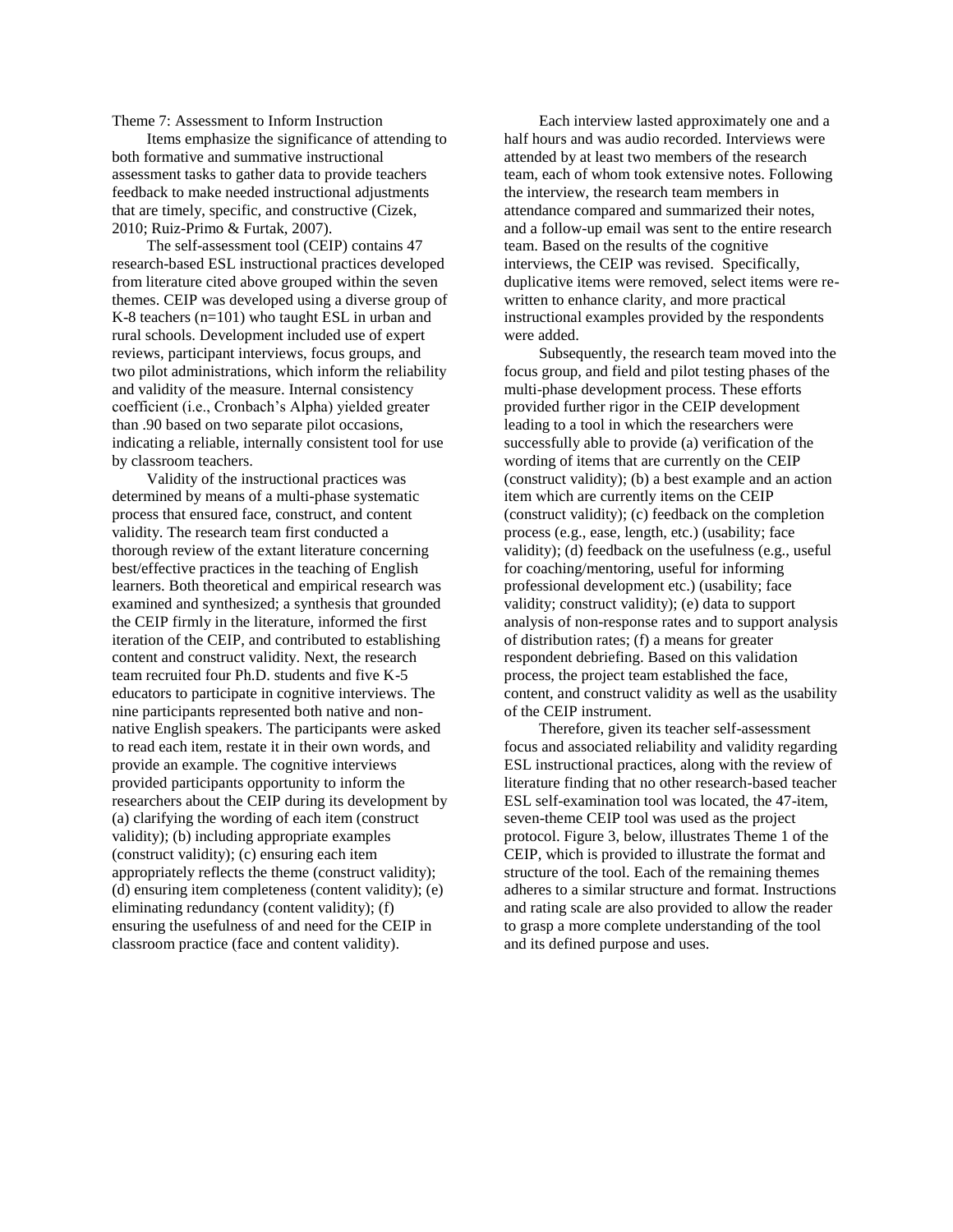|                                                                                                                                                                                                                                                                                                                                                                                                                                                                                                                                                                | School: Grade Level: Date: Date:                                                                                                                                                                                          |  |  |
|----------------------------------------------------------------------------------------------------------------------------------------------------------------------------------------------------------------------------------------------------------------------------------------------------------------------------------------------------------------------------------------------------------------------------------------------------------------------------------------------------------------------------------------------------------------|---------------------------------------------------------------------------------------------------------------------------------------------------------------------------------------------------------------------------|--|--|
| grouped within seven essential thematic qualities for providing English learners (ELs) culturally and linguistically<br>responsive instruction.<br>Emerging Bilinguals (EBs), in reading, writing, mathematics, and the social sciences. Through self-examination,                                                                                                                                                                                                                                                                                             | <b>Overview:</b> CEIP contains 47 research-based English as a Second Language (ESL) instructional practices<br>Purpose: CEIP is a self-assessment tool for use when educating English learners (ELs), also referred to as |  |  |
| educators are empowered to improve instruction by using results to: 1) Confirm/adjust high quality Tier 1 and 2<br>instruction; 2) Inform coaching; and 3) Clarify professional development topics.<br>_____ Disciplinary Unit (e.g., reading, writing, mathematics, science, social studies)<br>_____Interdisciplinary Unit (e.g., literacy, mathematics/science)<br>Transdisciplinary Unit (e.g., central topic/theme, unifying issue or topic of inquiry)                                                                                                   | The CEIP is completed relative to delivery of an instructional unit of your choice (Check One):                                                                                                                           |  |  |
| Title/Topic of Instructional Unit: ____ Number of Lessons in Unit: _____ Number of Weeks to Complete Unit: ___                                                                                                                                                                                                                                                                                                                                                                                                                                                 |                                                                                                                                                                                                                           |  |  |
| <i>Instructions:</i> Circle the level to indicate the extent to which each instructional practice is incorporated in your<br><b>Instructional Unit:</b><br>4=Extensive (E)– Practice employed throughout all lessons in the entire Unit/Topic<br>$3$ =Frequent (F) – Practice employed throughout most lessons in Unit/Topic (i.e., more than half)<br>2=Partial (P)-Practice employed in few lessons in Unit/Topic (i.e., more than 2, less than half)<br>1=Minimal (M)–Practice never or infrequently employed in the Unit/Topic (i.e., only 1 or 2 lessons) |                                                                                                                                                                                                                           |  |  |
| Rate extent to which your instruction unit reinforces English Learners' connections of new content/skills to known<br>skills by $\ldots$                                                                                                                                                                                                                                                                                                                                                                                                                       | <b>Theme 1: Connections</b>                                                                                                                                                                                               |  |  |
| MPFE                                                                                                                                                                                                                                                                                                                                                                                                                                                                                                                                                           |                                                                                                                                                                                                                           |  |  |
|                                                                                                                                                                                                                                                                                                                                                                                                                                                                                                                                                                |                                                                                                                                                                                                                           |  |  |
| d. connecting to shared school and community experiences(e.g., text to self, link learning from a                                                                                                                                                                                                                                                                                                                                                                                                                                                              | Theme Score: (Total divided by 5)                                                                                                                                                                                         |  |  |
| Figure 3. Core ESL instructional practices guide (CEIP) Theme 1: Connections. Reprinted from "Core ESL<br>instructional practices (CEIP)". J. J. Hoover, S. Hopewell, J. Sarris (2014). Reprinted by permission.                                                                                                                                                                                                                                                                                                                                               |                                                                                                                                                                                                                           |  |  |
| To further illustrate essential features of the CEIP, we<br>describe two ESL instructional items per theme.                                                                                                                                                                                                                                                                                                                                                                                                                                                    | environments, learning preferences,<br>heritage, and customs).<br>Using students' own interests to build<br>2.                                                                                                            |  |  |
| <b>Selected CEIP Guide Items</b>                                                                                                                                                                                                                                                                                                                                                                                                                                                                                                                               | learning engagement and interactions (e.g.,<br>histories and experiences relevant to content                                                                                                                              |  |  |

- Theme 1: Connections
	- 1. Connecting to shared school and community experiences (e.g., text-to-self, link learning from a task or activity completed previously to a new task to be completed, etc.).
	- 2. Facilitating access to previously acquired knowledge and skills.

# Theme 2: Relevance

1. Delivering instruction that validates learners' backgrounds and experiences (e.g., funds of knowledge, diverse cultural

being taught; study of personally relevant cultural events or figures).

Theme 3: Native Language Utilization

- 1. Acquire knowledge and skills while learning in English by restating an idea or concept in native language.
- 2. Support vocabulary development through learning of word meanings (e.g., give an example of a synonym or antonym in native language to support understanding of concept, phonemic awareness, phonics, and math reasoning).

Theme 4: English Language Development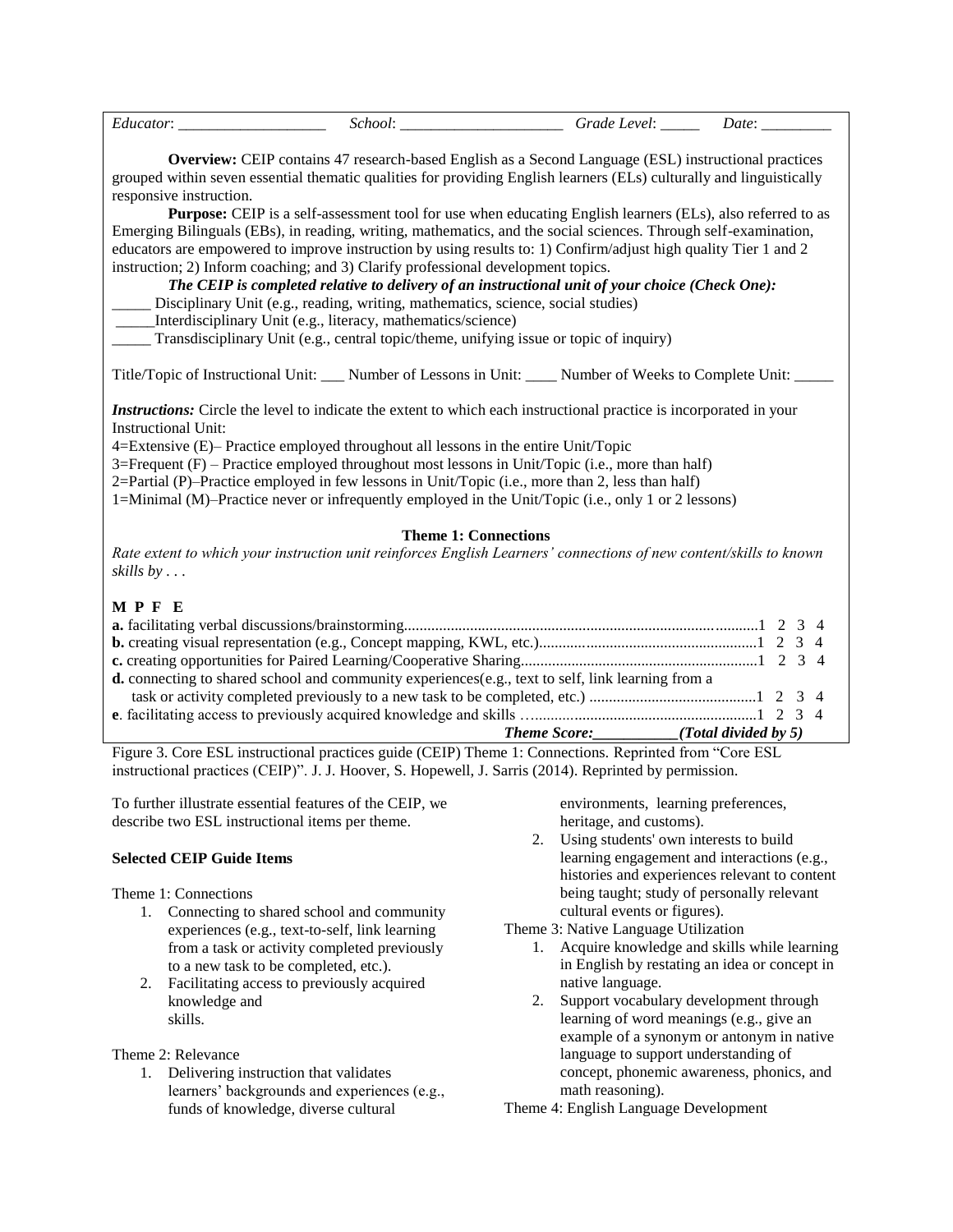- 1. Posting a variety of language supports (e.g., sentences stems, language frames, word walls, etc.) in the classroom to scaffold oral and written participation.
- 2. Accepting varied levels of responses for students acquiring English as a second language (e.g., approximations to correct responses, multiple attempts to be successful, etc.).

# Theme 5: Materials

- 1. Build students' shared understanding of concepts and skills (e.g., materials respect students' cultural teachings, teachers capture student conversations on chart paper).
- 2. Examine abstract concepts in concrete ways (e.g., simulation, graphic aids, graphic organizers, meaning of manipulatives, etc.).

Theme 6: Differentiations

- 1. Use multiple forms of instruction (e.g., Scaffolded instruction, Sheltered Instruction, Direct Instruction, Hands-on, Modeling, Read Aloud, etc.).
- 2. Teach toward both language and content objectives.

Theme 7: Using Assessment to Inform Instruction

- 1. Adjust teaching of content/skills based on student responses obtained during daily classroom activities (e.g., listening to student discussions in a small group; observing a student completing work).
- 2. Adjust teaching of language development using results from planned assessment tasks completed by all students.

#### **Professional Development**

The professional development structure in the project included (a) delivery of four workshop sessions; (b) development of four action items; (c)

#### Table 1

*Mean Scores of Self-Assessed Themes in Rank Order*

four classroom observations, and completion of four formal interview sessions. Each two-hour workshop provided for participant debriefing from classroom implementation of action items generated from previous workshop, and provided for the presentation of additional CEIP themes based on the selfassessment, which resulted in new action items. Two themes were addressed in each workshop. Each educator generated one action item during each workshop, leading to the four classroom observations. Debriefings, which included interviews, occurred during the subsequent workshop and upon completion of the classroom observations.

# **Findings**

The data were coded based on purpose and measure. The CEIP yielded 1-4 scores and are reported as quantitative data with reference to rank order. The qualitative observation information was generated as narrative summaries based on anecdotal records and summarized using thematic analysis, specifically within each of the seven CEIP Themes. The interviews relied on a semi-structured process in which several open-ended questions concerning use of the CEIP in action planning, classroom instruction and personal growth were asked. Thematic analysis was also employed with interview results and reported accordingly.

The process began with teacher self-assessment followed by the rank ordering of their ratings as shown in Table 1. As shown, educator self-ratings ranged from 2.42 to 3.05, indicating that participants perceived the themes to be currently implemented partially to frequently in the delivery of their instruction to ELs

Based on the self-rating results, the two lowest rated themes were initially selected for further

| meun Scores of Sey-Assessed Themes in Runk Order |            |                                 |  |
|--------------------------------------------------|------------|---------------------------------|--|
| <b>Theme</b>                                     | Mean Value | <b>Rank (Lowest to Highest)</b> |  |
| Relevance                                        | 2.42       | 7 of 7 (Partial)                |  |
| Native Language Utilization                      | 2.48       | 6 of 7 (Partial)                |  |
| Linking Assessment to Instruction                | 2.55       | 5 of 7 (Partial-Frequent)       |  |
| Materials                                        | 2.60       | 4 of 7 (Partial-Frequent)       |  |
| Differentiations                                 | 2.93       | 3. of 7 (Frequent)              |  |
| Connections                                      | 2.98       | 2 of 7 (Frequent)               |  |
| <b>English Language Development</b>              | 3.05       | 1 of 7 (Frequent)               |  |
|                                                  |            |                                 |  |

support through workshop sessions, action items, observations, follow-up workshop sessions and debriefing interviews. Table 2 provides a summary overview of the key components addressed for each theme beginning with the two lowest rated themes. As shown, for each of the two lowest self-rated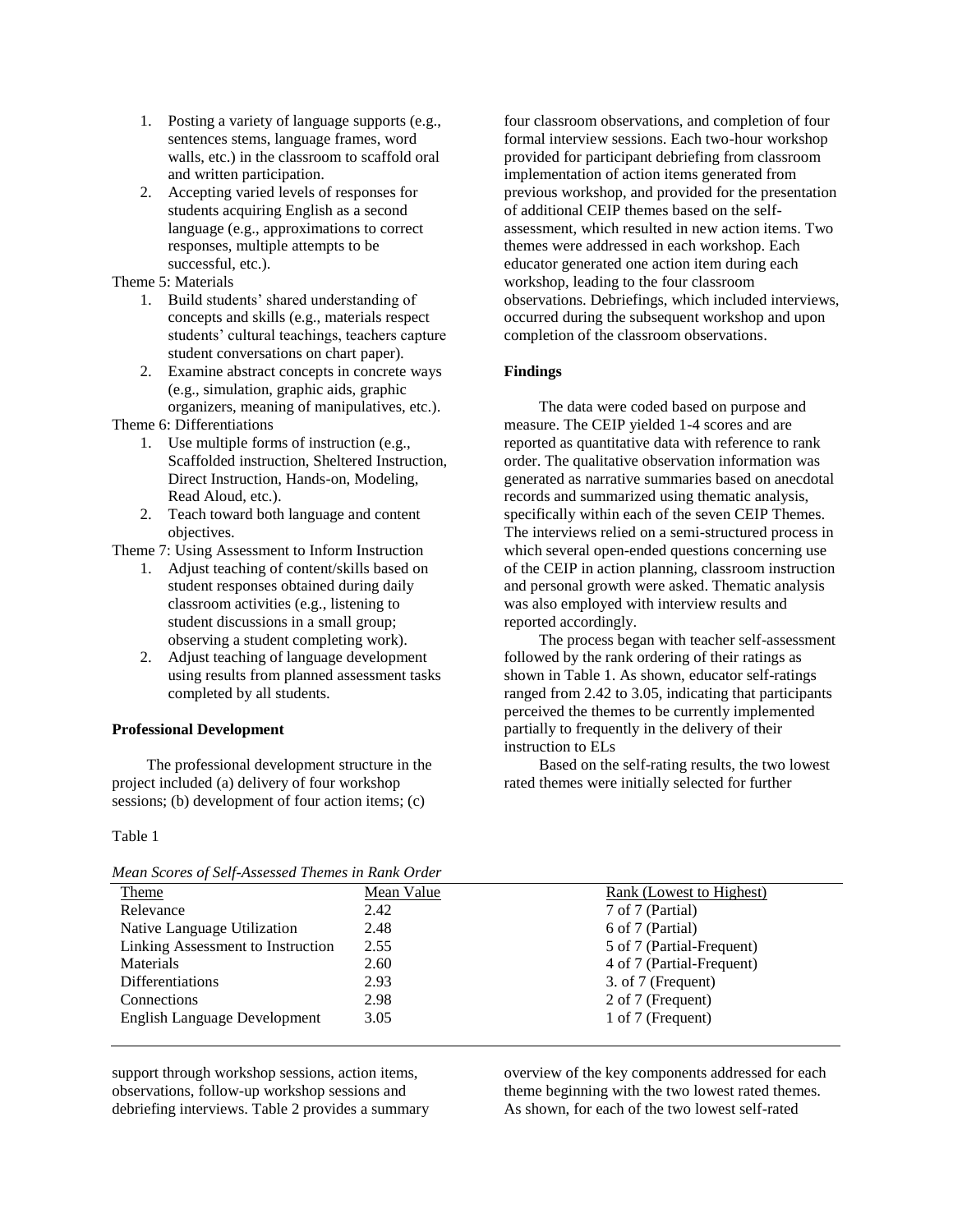themes the same specific types of support and training occurred. Upon completion of the workshop and classroom observation a debriefing session with the staff occurred for each theme. Similar supports were provided for each of the other CEIP Themes based on low-high self-ratings.

Effectiveness of the piloted process on use of ESL instructional practices was determined through

## Table 2

*ESL Improvement Supports for Two Lowest Rated Themes* Theme Workshop Topic Action Item Focus Observation Reviews ESL teaching practices that build engagement, motivation, and selfefficacy within a relevant learning context reflective of students' cultural teachings and background (Gay, 2010). ESL instructional practices that blend cultural perspectives with learning tasks and outcomes Multiple examples of the incorporation of cultural perspectives discussed in the workshop were observed including: (a) use of cooperative learning groups; (b) discussions about the history of struggles with equality; (c) defining symbols or representations reflective of various cultures Native Language Utilization ESL teaching practices that incorporate English learner's first language in the acquisition of English and of content being taught in English (August, Shanahan, & Shanahan, 2006) Teacher practices that help learners use native language by building background knowledge and providing learning examples in both English and native language Multiple examples observed of use of native language in the classroom instruction discussed at the workshop included: (a) instructions delivered in both English and Spanish; (b) use of mixed language groupings during a math activity; (c) discussing math activity; (d) discussing the meaning of a Fable in

# **Usefulness of a Self-Assessment Tool**

The CEIP self-assessment tool takes approximately 25 minutes to complete and may be completed in one or two settings. To complete the guide, educators reflect on current practice prompted through each item and record current perception of its use in the teaching of English learners in the classroom. Therefore, a most critical outcome in our work was gathering evidence about the extent to which classroom teachers perceive completion of the self-ratings to be useful in their teaching. All practitioners indicated that reflecting on the ESL practices through self-completion of the tool was

useful to them as teachers. Several representative statements expressed by educators describe the findings pertaining to the usefulness of the selfassessment tool to inform classroom instruction include:

 "It's always good to see what you can improve on -- I realized that my parent involvement is weaker this year than in the past. "

both English and Spanish

- "It shows specific areas to consider."
- "This will benefit grade level team discussions about quality of general classroom instruction for ELs."

evidence gathered by the researches in four areas: (a) Usefulness of Self-Assessment Tool; (b) Action Items; (c) Classroom Observations; (d) Participant Interviews and Feedback. Findings associated with each of these four areas are summarized below beginning with usefulness of self-assessment using the CEIP tool.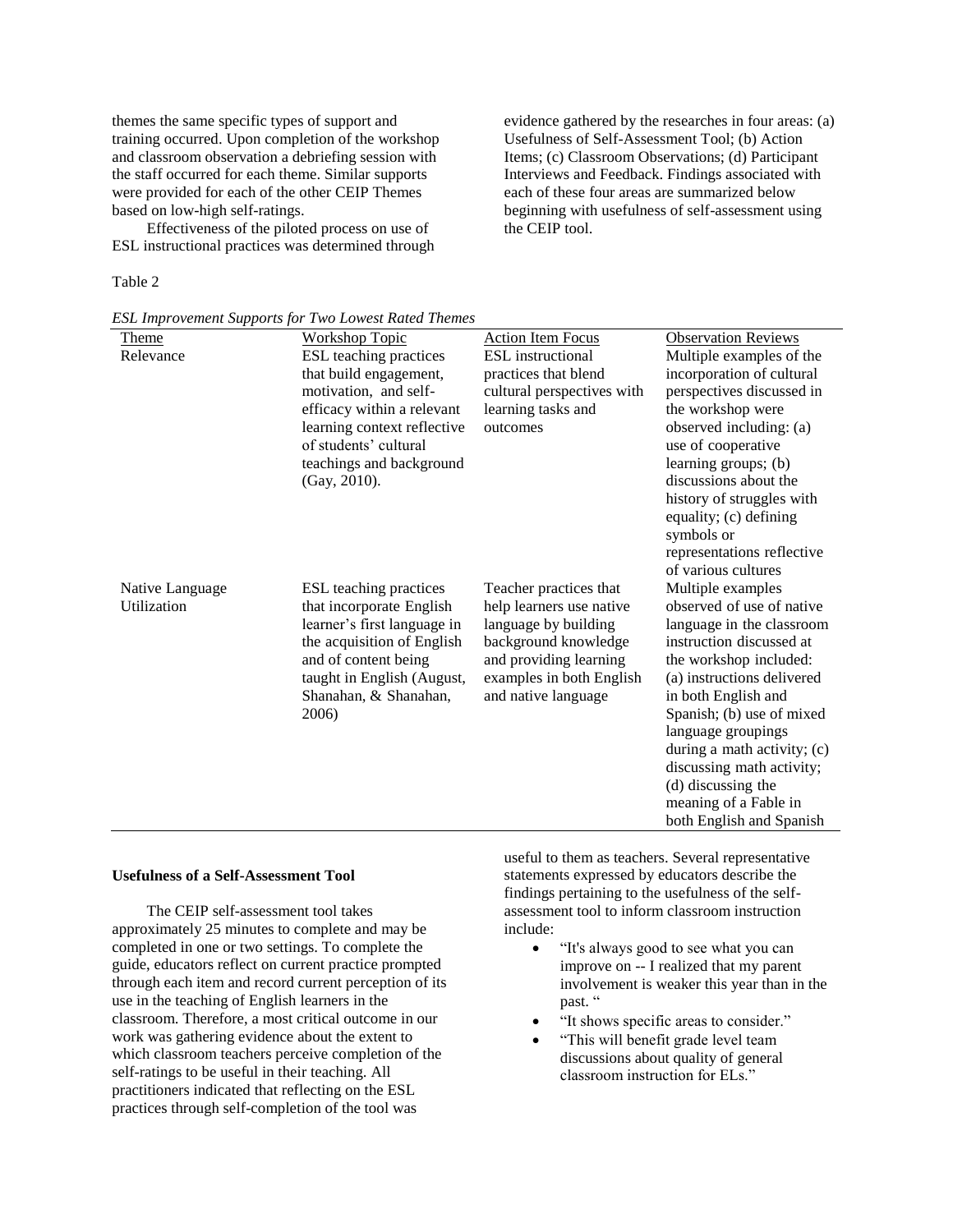- "Completing the self-assessment guide has made me realize that I focus a lot more on content than language."
- "Clearly identifies weaknesses to turn into instructional goals."
- "Helps me identify what I am doing well and what I need to work on."
- "The self-assessment guide challenges me to examine my teaching."
- "Items on the guide will be of great benefit" in helping develop our school-wide professional development on the topic of teaching ELs."
- "Instructional themes reflect what we should be addressing in our teaching, and this guide will help us monitor that we include each theme during instruction."
- "Self-assessment based on the guide helps us determine what we are doing and not doing, thereby providing a structure to develop action items for instructional improvement."

These and similar feedback items from participants indicate important findings about the perceived value of self-assessment in professional development and instructional adjustments.

# **Action Items**

A second indicator reflecting the value of this process and use of self-assessment is seen in the different types of action items developed by participants for the themes. For purposes of this project, an Action Item was characterized as a specific skill or best practice stated in general terms for which the educator wished to improve or begin to use. These action items, in turn, were incorporated into the lesson and unit plans to be operationalized. Table 2 described the focus of the action items for two targeted self-assessment themes. Additional specific representative action items included in the findings are: (a) Increase my attention to wait time; (b) Include cultural figures to provide context; (c) Plan for more shared learning time; (d) Scaffold with more graphic organizers and sentence stems; (e) Increase my frontloading of vocabulary; (f) Use more rubrics in my lessons; (g) Use more frequent assessments rather than just those at mid/end of unit; and; (h) Increase instructional connections to sociocultural experiences. These and similar action items provided educators specific ideas for implementing the workshop theme coverage into daily classroom instruction.

# **Classroom Observations**

Though the initial perspectives about ESL practices documented by the participants were based on self-assessment, it is important to corroborate these perspectives once action items are identified to record independent evidence. Therefore, a key component in the process is to conduct classroom observations. The CEIP Themes were presented in four separate workshops with classroom observations following each session. Each classroom teacher in the pilot project was observed once by one of the project researchers as a follow-up to the workshop sessions. The primary purpose of the classroom observation was to determine whether the action item generated by the teacher was evident in the classroom instruction. The observation occurred 3-4 weeks after the action item was developed to allow teachers time to incorporate into their instruction. The observation was semi-structured with the observer recording in narrative form observed teacher and student behaviors relative to the action item. Overall, the classroom observations yielded project findings that supported the workshop process and participant growth in using research-based ESL instructional practices in several ways, as illustrated below.

#### **Participant Observation Findings by CEIP Theme**

#### Theme 1: Connections

Teachers were observed making consistent connections to prior learning, facilitating brainstorming and connecting discourse, and connections to students' own lives (e.g. baking at home).

#### Theme 2: Relevance

Teachers demonstrated different problemsolving strategies to the students, allowing them to choose strategy they would use.

#### Theme 3: Native Language Utilization

Teachers used students' first language periodically consistent with their own abilities in the first language which varied by classroom teacher (e.g. "¿Como se dice en español?").

#### Theme 4: English Language Development

Teachers demonstrated skill at accepting and validating responses that were partially correct from English learners, which is essential for students in early stages of English language development.

### Theme 5: Materials

Teachers were observed using students' own drawings as a springboard for probing and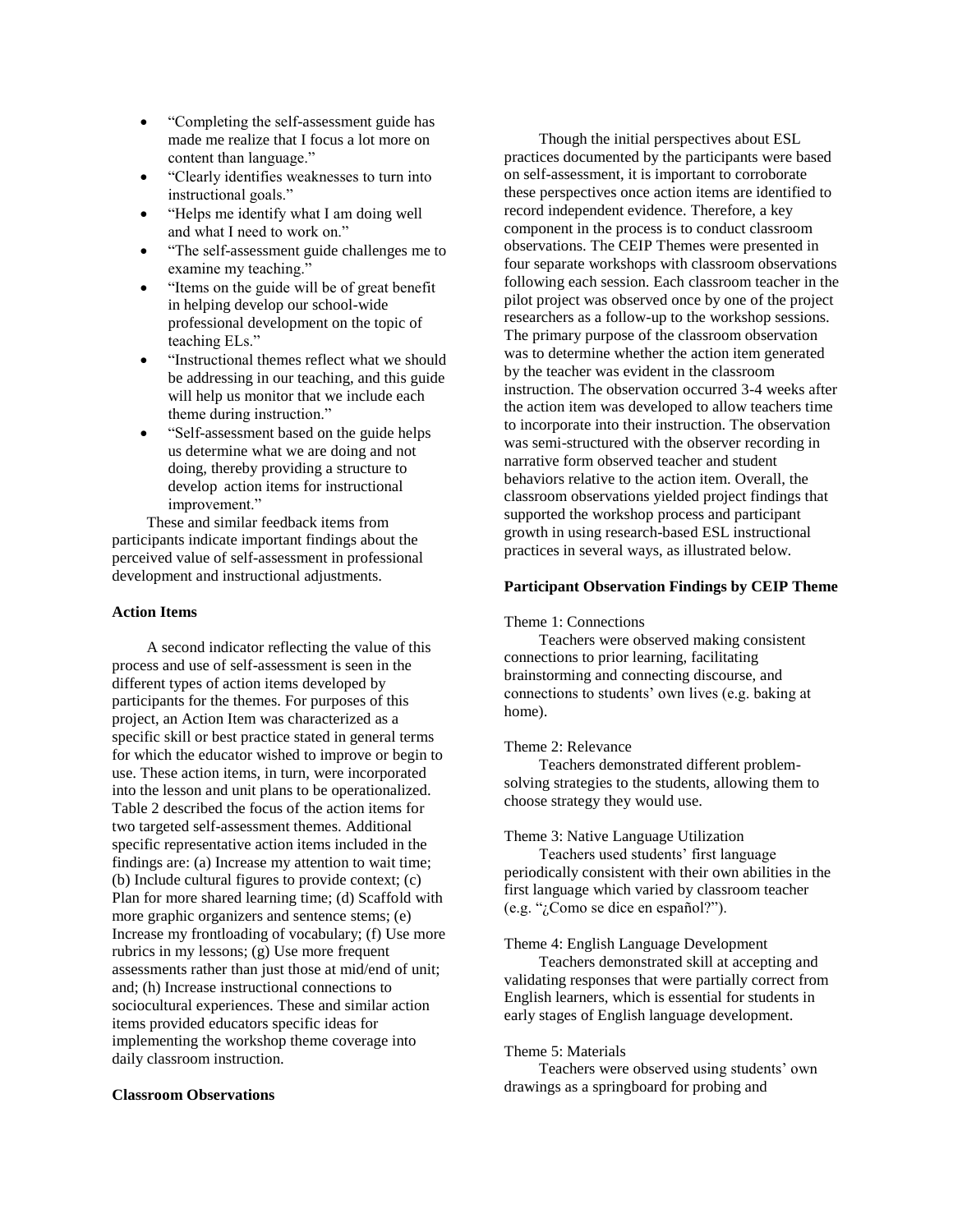questioning for deeper meaning: "Can you tell me a little more about that?"

Theme 6: Differentiations

An observed example of differentiation to accommodate language skills and objectives the teacher assigned roles based on level of English skills during a story enactment in a Reader's Theater activity.

Theme 7: Assessment to Inform Instruction

Students were shown a video that modeled an effective presentation, followed by having students prepare a first draft of their own presentations, to which timely formative feedback was provided.

#### **Participant Interviews and Debriefing**

An important fourth source of evidence illustrating the positive effects obtained through implementation of this project is found in the evaluative feedback gathered through semi-structured interviews and follow-up workshop debriefing sessions. On several occasions throughout the project, participants' input was gathered to determine extent to which the tasks and activities were meeting both their professional development and personal growth needs in acquiring and using contemporary ESL instructional practices. Each participant was interviewed as a component of the observation session and during subsequent workshop sessions.

Four types of interview questions about instruction and the CEIP were asked following the observations:

- 1. What are your impressions about the usefulness of the CEIP in your teaching?
- 2. Did you experience any problems or issues completing the CEIP?
- 3. Did you experience any issues identifying an Action Item for any of the Themes?
- 4. How did completion of the CEIP inform existing instructional practices with ELs? Also, during workshop debriefing, participants

responded to three general instructional items:

- 1. What are your impressions about the completed CEIPs?
- 2. What are your impressions about the identified Action Items?
- 3. Do you envision classroom instruction for ELs being improved through use of the CEIP?

Participant input gathered through the interviews and debriefing sessions was analyzed using thematic analysis to identify common themes among responses. Similar to the classroom

observations, the interview findings are summarized by theme, illustrated below.

# **Participant Observation Findings by CEIP Theme**

#### Theme 1: Connections

Teachers stated that they recognized that vocabulary was a major concern, and that they intended to front-load and repeat/recycle vocabulary throughout their instruction.

# Theme 2: Relevance

Teachers reported to be more mindful and intentional with their pairing and grouping of students to take into account English language skills in addition to content knowledge.

#### Theme 3: Native Language Utilization

Teachers suggested that more supports in the classrooms, such as word walls, sentence frames, and connections between students' L1 and L2 would build student confidence and improve learning. Theme 4: English Language Development

Teachers stated that they became more mindful and intentional of their practices to ensure that English language development is addressed.

#### Theme 5: Materials

Teachers indicated that they planned to use more visuals in teaching abstract concepts and vocabulary.

# Theme 6: Differentiations

Teachers stated that they began to include greater emphasis on language objectives (e.g., use more sentence frames), in addition to content objectives to support English learners.

## Theme 7: Assessment to Inform Instruction

Teachers expressed that they now understand how students would be better able to "show what they know" during formative and summative assessments.

As shown, interview responses were highly positive and supportive of educator growth in the inclusion of acquired ESL practices in teaching and learning.

Participants were also asked to reflect on how they saw their EL students benefiting from the selfassessment and associated professional supports provided via the piloted process. Selected representative educator statements reflecting findings from this project include

• "Opportunity to demonstrate their capabilities."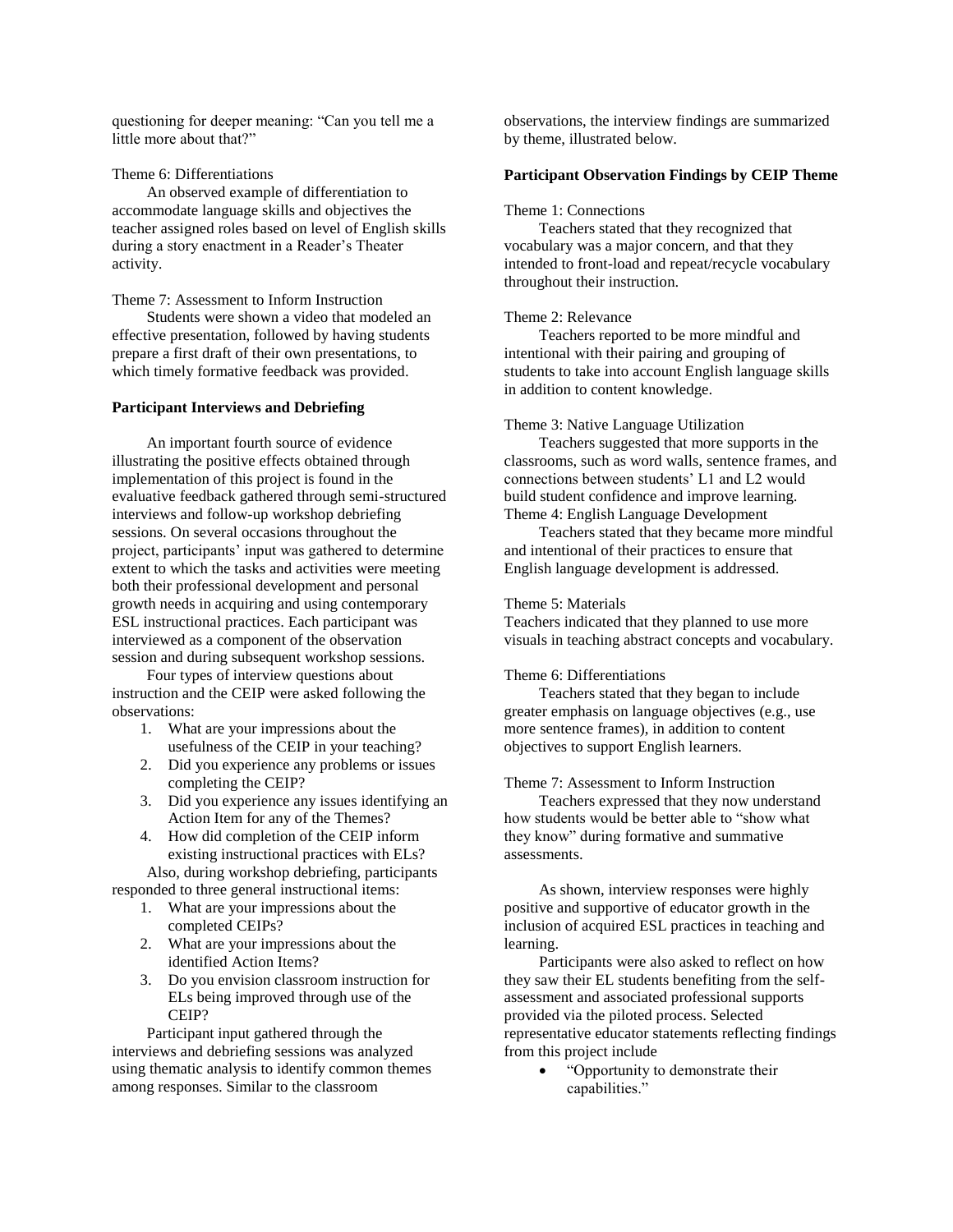- "Speaking in either language is easier with supports that build confidence."
- "Students are using, asking to use, and recognize strategies we've used in the past."
- "Learners experience more clarity, less stress, and are more engaged during instruction."
- "Students are provided increased opportunities to understand academic vocabulary in order to access content standards."
- "Both language and cultural needs will be met."
- "Students are better able to help each other learn vocabulary necessary to be successful in learning."

#### **Discussion**

The research question that guided this study is: What effect does a professional development process, grounded in educator self-assessment, have on identifying and improving use of ESL instructional practices when teaching ELs in a rural school setting? The process piloted in this study assisted teachers in a rural county elementary school to increase their knowledge of ESL best practices, initially through self-assessment, followed by workshop and classroom observation support. Several important items warrant discussion relative to the research question based on project findings.

# **Usefulness of CEIP Tool**

As captured in the statements presented above made by the school staff after completion of the selfassessment tool, the research goal of facilitating one's own consideration of current teaching was achieved. Additionally, the balanced ratings reflected in the range of mean scores shown in Table 4 suggest that thoughtful consideration went into completion of the self-assessment (McCombs, 2003; Ross & Bruce, 2007). No theme was rated extremely high suggesting an honest appraisal of the current status in the overall use of ESL instructional practices in the rural county elementary school. Additionally, educators expressed appreciation for the opportunity to examine own teaching in a more personal and nonthreatening way as facilitated through the CEIP tool. These findings support previous research on effective uses of self-assessment as one viable process within a comprehensive educator professional development system (Schmidt et al., 2009).

# **Action Items**

The different action items documented by the educators reflect practices associated with the targeted seven themes (e.g., Differentiations, Relevance, Native Language Utilization, etc.). Critical to this project and of most importance is that action items were generated by educators themselves, reflecting their commitments to improve teaching and learning for ELs, rather than being imposed by school administration or outside sources. Additionally, the action items reflect research-based instruction, expanding educators' toolkits of contemporary ESL instructional practices. The variety of action items documented and implemented represented many of the best practices identified through research located on the CEIP. The debriefing sessions allowed both grade level team members and the school staff as a collective whole to learn about, discuss, and add to their own toolkit of ESL best practices. Overall, the project supports prior research results describing the value of action items to facilitate increased use of best practices in teaching and learning generated through self-assessment and examined through relevant workshop sessions (Lupinski, Jenkins, Beard, & Jones, 2012; Ross & Bruce, 2007).

#### **Classroom Observations and Interviews**

An important feature of this project was facilitating teacher development and articulation of action items followed by classroom observations conducted by members of the project team. These observations, and associated interviews, ensured that the teachers were implementing their action items effectively in their own classrooms, which is essential to workshop success (Borko, 2004; Cornett & Knight, 2009). In the process of implementing action items teachers were observed incorporating multiple themes from the CEIP simultaneously. For example, in many classroom situations teachers were observed implementing intentional grouping of students, reinforcement of vocabulary in various ways, and multiple opportunities for students to learn content and develop English language skills. Specifically, the classroom observations (a) validated the connection to the initial three steps in the ESL instructional improvement model (self-assessment, thematic workshop session, action item development); (b) provided evidence of the workshop-to-classroom carry-over of developed action items; (c) demonstrated connections between self-assessments and changes in classroom instructional practices, and; (d) validated classroom teachers' self-improvement efforts empowering them to continue in the piloted improvement process.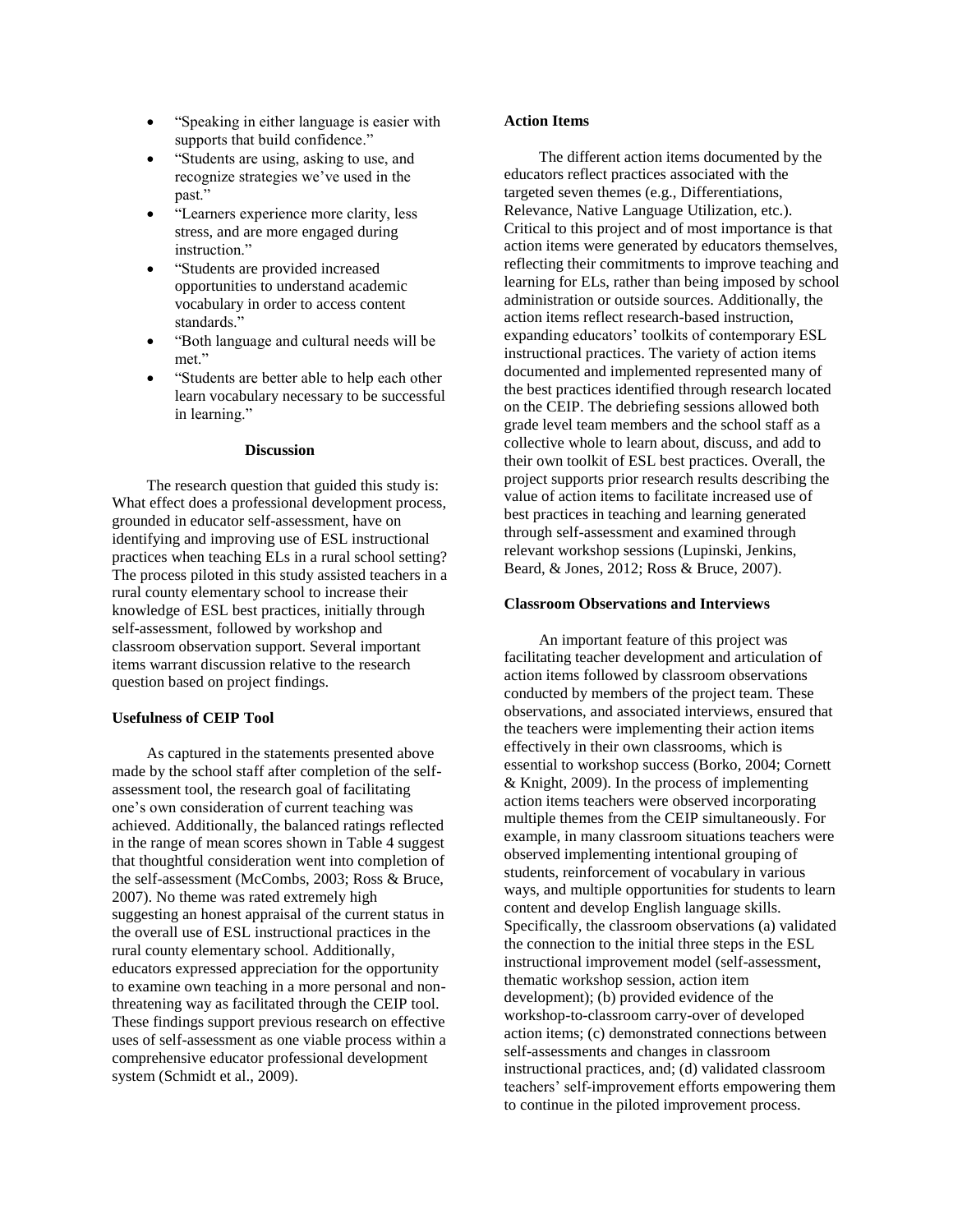In regard to interview implications, teachers overwhelmingly described multiple ways the CEIP tool practices had been or will be incorporated into instruction for ELs. This included describing some of the same features seen during the observations such as intentional grouping, paired learning, word walls, vocabulary development, and connections to prior learning. Project educators clearly articulated highly relevant uses of the CEIP tool reflecting numerous best practices consistent with current literature (e.g., Kretlow & Bartholomew, 2010; Knight, 2012). Overall, based on the interconnected tasks of action item development, classroom observations, and interviews/debriefing, several common ESL practices discussed during the delivery of the ESL Instructional Improvement Process were evident showing promise for continuation beyond this project:

**Language objectives**. Teacher expressed confidence that additional language objectives along with content objectives will be developed and incorporated into daily instruction.

**Visuals.** Additional use of visuals and sentence frames are to be included in classroom instruction as well.

**Vocabulary.** Teachers expressed that as a result of this project they have an increased appreciation of the importance of knowing the vocabulary that EL students might not know, and use more strategies to address these vocabulary concerns.

**Strategies**. An increased awareness of weaving more ESL strategies into various aspects of the school curriculum is expected as a result of this project.

In summary, educators felt empowered in that they became more mindful of effective ESL instructional practices. Additionally, participants indicated that their ESL instructional practices are changing by identifying and selecting more appropriate practices to meet ELs' content and language needs, rather than only content objectives.

Making certain that general education for ELs is grounded in the delivery of core ESL practices assists in framing cultural and linguistic responsive teaching. Results from this study support related research that shows that a professional development structure, grounded in self-assessment of instructional uses of essential ESL practices, facilitates teachers' (a) confirmation of existing practice; (b) development of action items to improve upon existing practice; (c) implementation of developed action items in classroom instruction of ELs. This aligns with Lupinksi et al. (2012) who wrote that reflection on practice has powerful impacts on teaching.

This project also supported efforts to address two important rural county educator preparation

challenges regarding specific efforts to increase knowledge of contemporary best practices, and relevant and timely professional development. The process implemented in this research represents a promising framework to address both need areas. Responding to their overall experiences, the continuum of: (a) self-assessment; (b) thematic workshop sessions; (c) action item development; (d) classroom observations/interviews proved effective in advancing teacher use of ESL classroom instructional practices for educating ELs in a rural county elementary school.

# **Limitations and Recommendations**

This pilot study was limited to one elementary school in a mountain west rural county school district. Results are to be interpreted within the parameters of a piloted process particularly as they pertain to rural schools. Additionally, the project examined one process for professional development that was planned and implemented through a collaborative partnership. The influence of the partnership contributed to the successful implementation of the project. Similar results may not be achieved in less developed university-school district partnerships.

Additional research completed in other rural county schools is necessary to confirm the positive results found through this project, including use of the ESL Instructional Improvement Process. Specifically, the process of self-assessment, thematic workshop sessions, action item development, and classroom observations/interviews to increase use of ESL instructional practices requires replication and additional study to further document effectiveness at improving classroom teaching of ELs in rural county elementary schools. The ESL Instructional Improvement Process discussed in this article shows promise as an effective and low-cost means for rural teachers to advance their instruction of English learners using the research-based CEIP tool, available at no cost at

http://buenocenter.org/welcome/materials/. Several recommendations supported by project findings within the potential limitations are provided to advance research to practice in the professional development of educators in rural schools for work with English learners:

- 1. Employ a dynamic professional development process that includes educator input in its development and implementation.
- 2. Structure the initial workshop sessions around educator self-assessment to begin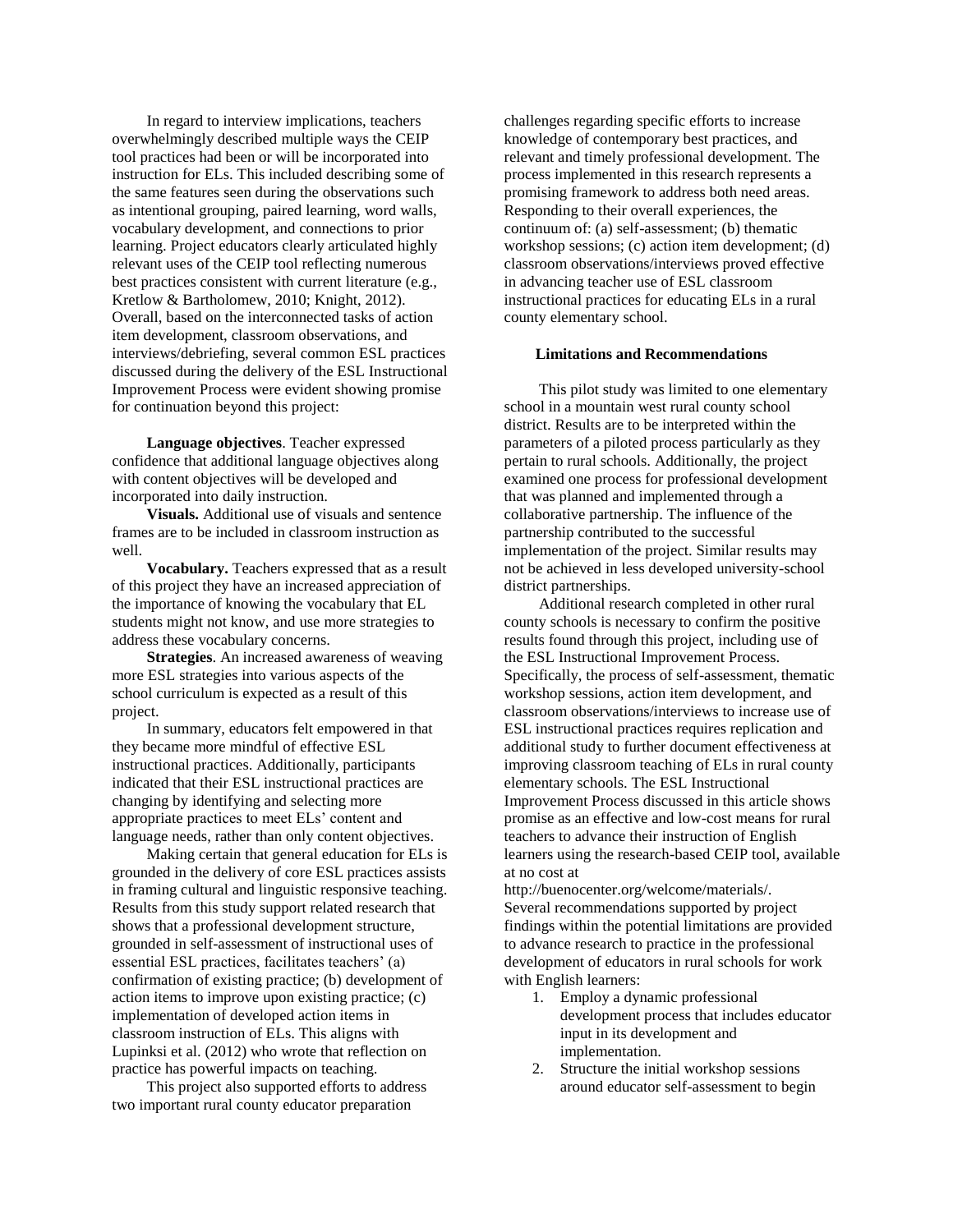coverage of topics most relevant to participants.

- 3. Conclude each workshop with the development of teacher generated action items with defined plans for follow-up classroom observations.
- 4. Provide teachers 2-3 school weeks to implement the action items prior to the classroom observation, allowing them time to ease into incorporating into existing instructional structures.
- 5. Guide educator discussions and examination of the importance of incorporating CEIP instructional themes to provide English learners sufficient opportunities to learn.
- 6. Provide participants opportunities to debrief among themselves to share experiences, challenges and success in the implementation of action items, prior to moving into the subsequent workshop theme or topic.

# **References**

- Arnold, M. L., Newman, J. H., Gaddy, B. B., & Dean, C. B. (2005). A look at the condition of rural education research: Setting a direction for future research. *Journal of Research in Rural Education, 20*(6).
- August, D., Shanahan, L., & Shanahan, T. (2006). *Developing literacy in second-language learners: Lessons from the Report of the National Literacy Panel on language minority children and youth*. New York, NY: Routledge.
- Avalos, B. 2011. Teacher professional development in Teaching and Teacher Education over ten years. *Teaching and Teacher Education 27*(1), 10-20.
- Basil, A. I. (2011). *Teacher satisfaction with professional development in rural elementary schools in New York State*. ProQuest Dissertations and Theses, 3454671.
- Borko, H. (2004) "Professional Development and Teacher Learning: Mapping the Terrain." *Educational Researcher* 33, no. 8. 3-15.
- Brown, J. E., & Doolittle, J. (2008). A cultural, linguistic, and ecological framework for response to intervention with English language learners. *Teaching Exceptional Children, 40*(5), 67–72.
- Burton, M., & Johnson, A. S. (2010). "Where else would we teach?": Portraits of two teachers in the rural South. *Journal of Teacher Education, 61*(4), 376-386.
- Cason, M. G. (2011). *Activating Prior Knowledge With Cues and Questions As a Key Instructional Strategy to Increase Student Achievement in Low Socioeconomic Middle Schools*. Dissertation, UMI 3469058. Ann Arbor, MJ: ProQuest.
- Choi, Y. (2013). Teaching Social Studies for Newcomer English Language Learners: Toward Culturally Relevant Pedagogy. *Multicultural Perspectives*, *15*(1), 12-18.
- Cizek, G. J. (2010). An introduction to formative assessment: History, characteristics, and

challenges. In H. Andrade & G. Cizek, (eds.) *Handbook of formative assessment* (pp. 3-17). New York: Taylor and Francis.

- Clarke, S., & Wildy, H. (2011). Improving the small rural or remote school: The role of the district. *Australian Journal of Education (55*)(1), 24-36.
- Cornett, J., & Knight, J. (2009). Research on coaching. *Coaching: Approaches and perspectives*, 192-216.
- Creswell, J. W. (2011). *Educational research: Planning, conducting, and evaluating quantitative and qualitative research* (4th Ed.). Boston, MA: Pearson.
- Dunn, M. W., Cole, C. M., & Estrage, A. (2009). Referral Criteria for Special Education: General Education Teachers' Perspectives in Canada and the United States of America. *Rural Special Education Quarterly*, Vol. 28, No. 1.
- Garcia, S. B., & Ortiz, A. A. (2006). *Preventing disproportionate representation: Culturally and linguistically responsive prereferralv interventions*. (NCCRESt Brief). Tempe, AZ: National Center for Culturally Responsive Educational Systems.
- Gay, G. (2010). *Culturally Responsive Teaching: Theory, Research, and Practice*. New York: Teachers College Press
- Glesne, C. (2005). *Becoming qualitative researchers: An introduction* (3rd ed.). Boston: Pearson Allyn & Bacon.
- Goldenberg, C. (2008). Teaching English language learners: What the research does – and does not – say. *American Educator*, 8-44.
- Gutierrez, K., & Rogoff, B. (2003). Cultural ways of learning: Individual traits or repertoires of practice. *Educational Researcher, 32*, 19-25.
- Herrera, S. G., & Murry, K. G. (2005). *Mastering ESL and bilingual methods: Differentiated instruction for culturally and linguistically diverse (CLD) students*. Boston, MA: Pearson Allyn and Bacon.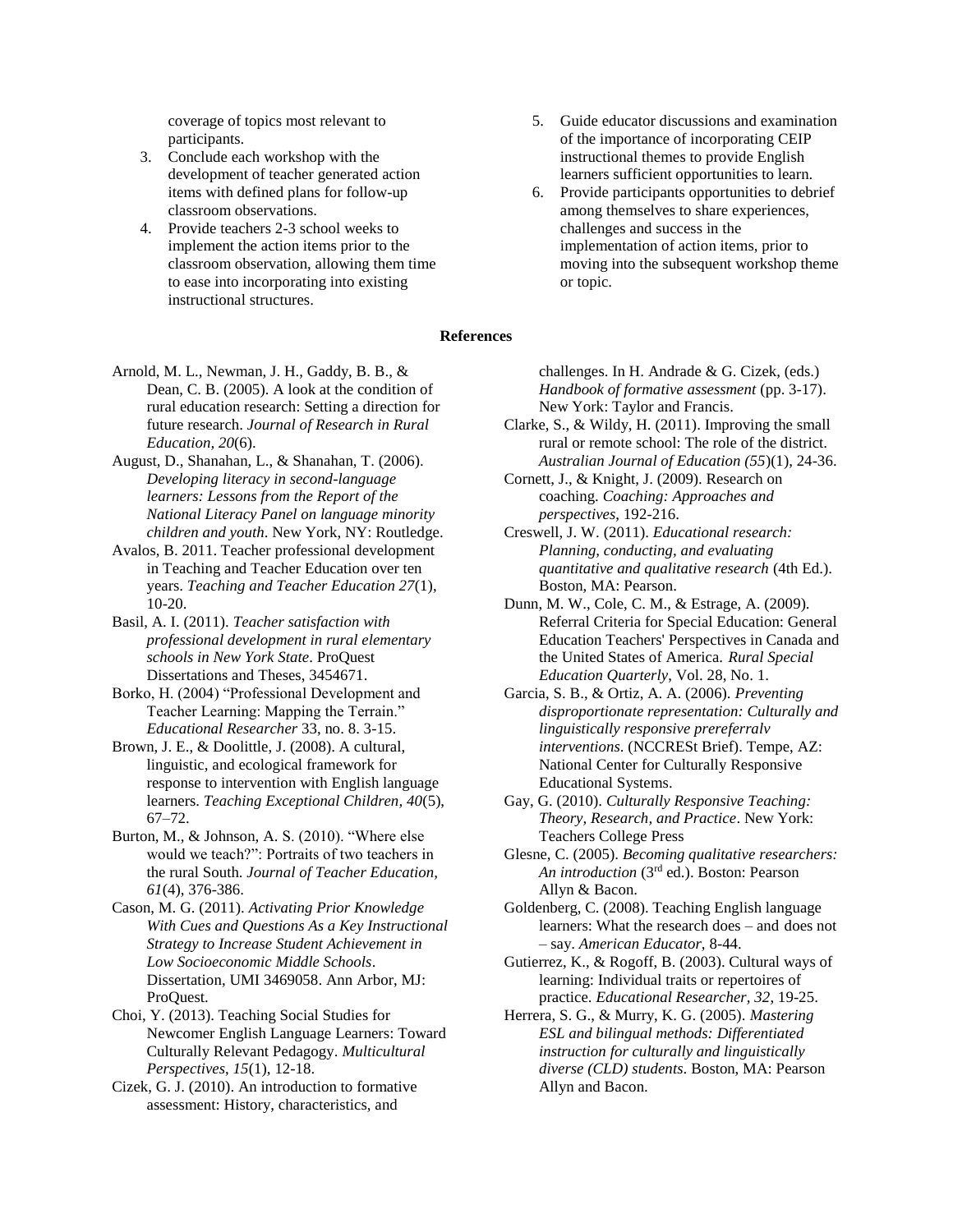Hoover, J. J., Hopewell, S. & Sarris, J. (2014). *Core ESL instructional practices (CEIP).* Boulder, CO: BUENO Center, University of Colorado.

Hoover, J. J. Klingner, J., Baca, L. M. & Patton, J. M. (2008). *Methods for teaching culturally and linguistically diverse exceptional learners*. Columbus: Pearson.

Hopewell, S. 2011. Leveraging bilingualism to accelerate English reading comprehension. *International Journal of Bilingual Education and Bilingualism*, *14* (5), 603-620.

Kindler, A. (2002). *Survey of the states' limited English proficient students and available educational programs and services 2000-2001 summary report.* Washington, DC: National Clearinghouse for English Language Acquisition.

Klingner, J. K., Soltero-Gonzalez, L., & Lesaux, N. (2010). Response to intervention for English language learners. In M. Lipson & K. Wixson (Eds.), *Successful approaches to response to intervention (RTI): Collaborative practices for improving K-12 literacy* (pp. 134- 162). Newark, DE: International Reading Association.

Knight, J. (2012). Coaching to improve teaching: Using the instructional coaching model. In van Nieuwerburgh, C. (ed.) *Coaching in Education: Getting Better Results for Students, Educators, and Parents (*p. 93 -114). London: Karnac Books Ltd.

Kretlow, A. G., & Bartholomew, C. G. (2010). Using coaching to improve the fidelity of evidencebased practices: A review of studies. *Teacher Education and Special Education*, *33*(4), 279– 299.

Kretlow, Allison G., Cooke, Nancy L., & Wood, Charles L. (2011). Using In-Service and Coaching to Increase Teachers' Accurate Use of Research-Based Strategies. *Remedial and Special Education*, 33, 348-361.

Ladson-Billings, G. 2001. *Crossing Over to Canaan: The Journey of New Teachers in Diverse Classrooms.* San Francisco: Jossey-Bass.

Ladson-Billings, G. (1994). *The dreamkeepers: Successful teachers of African American children.* San Francisco, CA: Jossey-Bass.

Lupinski, K., Jenkins, P., Beard, A., & Jones, L. (2012). Reflective Practice in Teacher Education Programs at a HBCU. *Educational Foundations*, Summer-Fall, 81-92.

McCombs, B. L. (2003). A framework for the redesign of K-12 education in the context of current educational reform. *Theory into Practice*, *42*(2), 93-101.

Ortiz, A. A., & Artiles, A. J. (2010). Meeting the needs of ELLs with disabilities: A linguistically and culturally responsive model. In G. Li and R. A. Edwards (eds.) *Best practices in ELL instruction* (pp. 247-272). New York: Guilford Press.

O'Toole, J. E. (2010). *Language-learning experiences as a source of personal practical knowledge for general classroom teachers of English language learners.* Ann Arbor, MI: ProQuest. Dissertation UMI 3437582.

Robinson, G. R., Bursuck, W. D., & Sinclair, K. D. (2013). Implementing RTI in Two Rural Elementary Schools: Encouraging Beginnings and Challenges for the Future. *The Rural Educator, 34*(3), 1-9.

Ross, J. A., & Bruce, C. D. (2007). Teacher selfassessment: A mechanism for facilitating professional growth. *Teaching and Teacher Education,* 23, (2), 146-159.

Ruiz-Primo, M. A., & Furtak, E. M. (2007). Exploring teachers' informal formative assessment practices and students understanding in the context of scientific inquiry. *Journal of Research in Science Teaching 44*(1), 57-84.

Saunders, W., Goldenberg, C., & Marcelletti, D. (2013). English Language Development: Guidelines for instruction. *American Educator*, 13.

Schmidt, D. A., Baran, E., Thompson, A. D., Koehler, M. J., Mishra, P., & Shin, T. (2009). Technological pedagogical content knowledge (TPACK): The development and validation of an assessment instrument for pre-service teachers. *Journal of Research on Technology in Education, 42(*2), 123-149.

Sorrells, A. M., Webb-Johnson, G., & Townsend, B. L. (2004). Multicultural perspectives in special education: A call for responsibility in research, practice, and teacher preparation. In S. M. Sorrells, J. H. Reith, & P. T. Sindelar (Eds.), *Critical issues in special education* (pp. 73–91). Boston, MA: Pearson Education.

Stockard, J. (2011). Increasing reading skills in rural areas: An analysis of three school districts. *Journal of Research in Rural Education, 26*(8), 1-19.

Teemant, A. (2013). A mixed methods investigation of instructional coaching: Understanding teacher transformation and sustainability. *Urban Education*, April 22, 2013, doi: 10.1177/0042085913481362, On-line.

Tharp, R. G., Doherty, R. W., Echevarria, J., Estrada, P., Goldenberg, C., & Hilberg, R. S. (2004). *Five Standards for Effective Pedagogy and*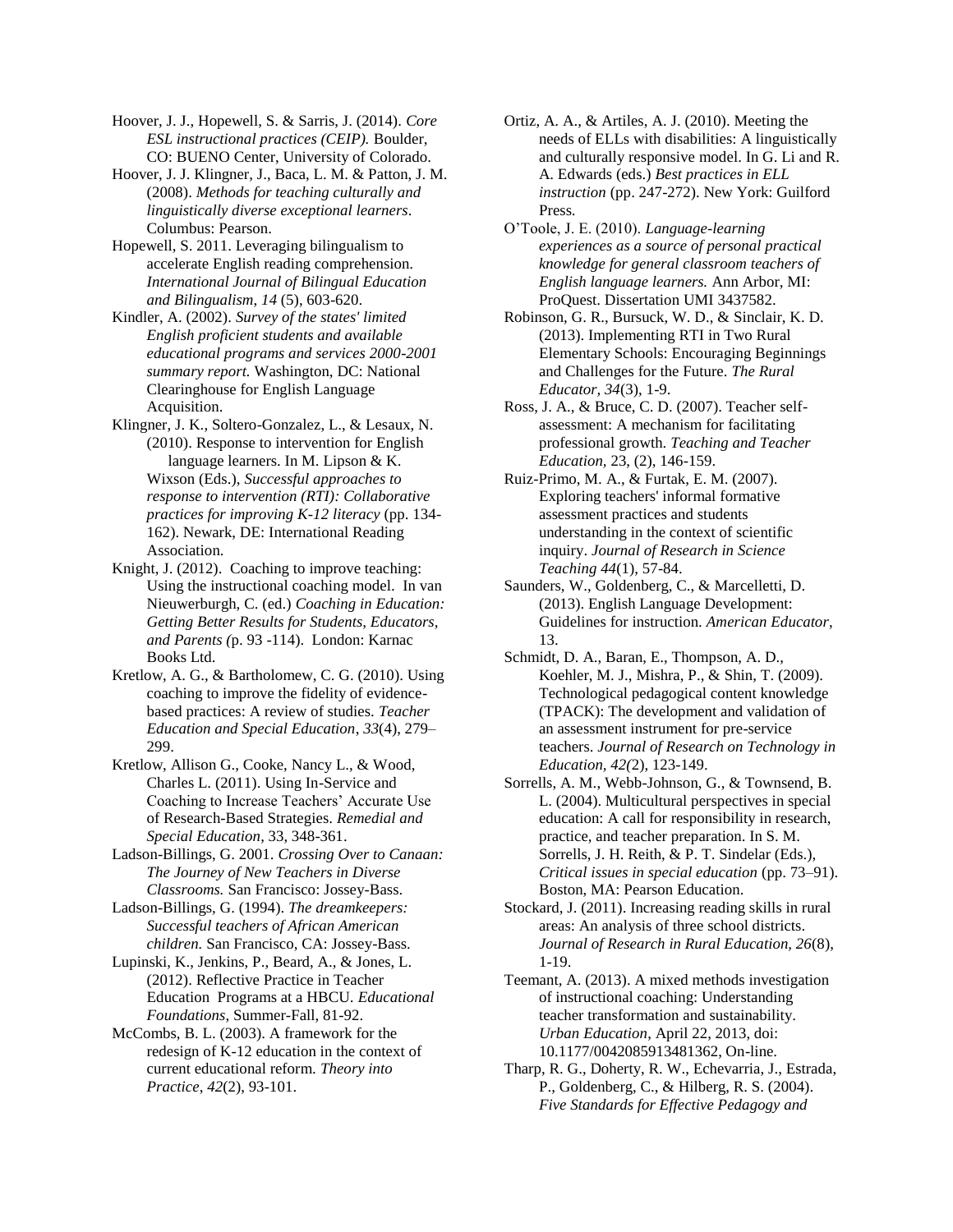*Student Outcomes* (No. G1). Berkeley, CA: University of California, Berkeley.

- Valle, M. S., Waxman, H. C., Diaz, Z., & Padrón, Y. N. (2013). Classroom Instruction and the Mathematics Achievement of Non-English Learners and English Learners. *The Journal of Educational Research*, *106*(3), 173-182.
- Wenger, K. J., & Dinsmore, J. (2005). Preparing rural preservice teachers for diversity. *Journal of Research in Rural Education, 20*(10). 1-15.
- Wenger, K. J., Dinsmore, J., & Villagómez, A. (2012). Teacher identity in a multicultural rural school: Lessons learned at Vista Charter. *Journal of Research in Rural Education, 27*(5).
- Zainuddin, H., Yahya, N., Morales-Jones, C. A., & Ariza, E. N. (2011). *Fundamentals of teaching English to speakers of other languages in k-12 mainstream classrooms*. (3rd ed., pp. 173 - 192). United States: Kendall Hunt Publishing Company.